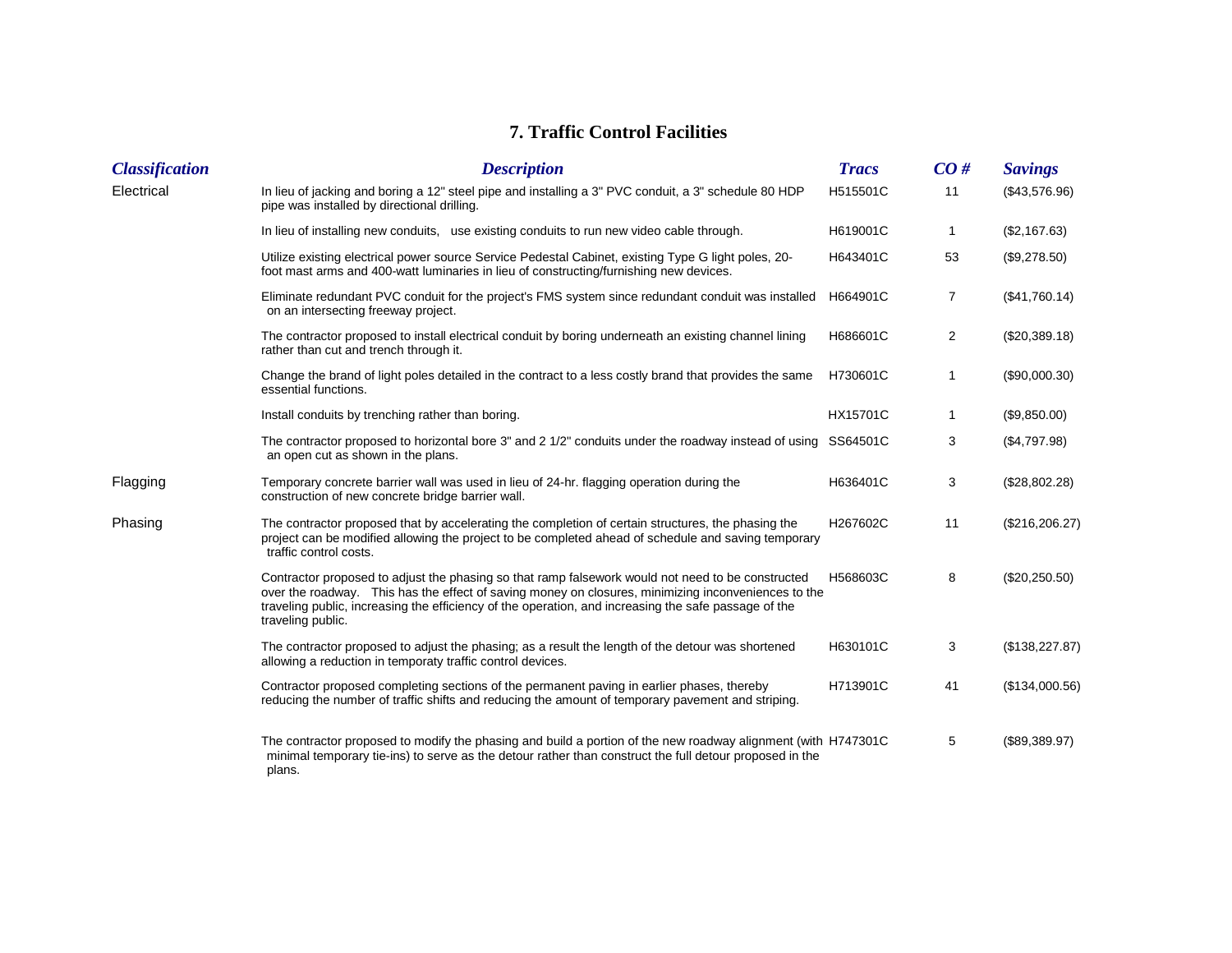## **7. Traffic Control Facilities**

| <b>Classification</b>   | <b>Description</b>                                                                                                                                                                                                                                                                                                      | <b>Tracs</b> | CO# | <b>Savings</b>  |
|-------------------------|-------------------------------------------------------------------------------------------------------------------------------------------------------------------------------------------------------------------------------------------------------------------------------------------------------------------------|--------------|-----|-----------------|
| phasing                 | The contractor proposed to modify the phasing and build a portion of the new roadway alignment (with H747301C<br>minimal temporary tie-ins) to serve as the detour rather than construct temporary widening to serve<br>as detour.                                                                                      |              | 6   | (\$77,102.02)   |
|                         | The contractor proposed a full closure of a roadway to complete a pedestrian underpass in one phase SS60701C<br>in lieu of constructing the underpass in 2 phases and closing half the roadway each phase.<br>Reduced construction duration, improved safety, and reduced impacts to the travelling public<br>resulted. |              | 1   | (\$24,150.89)   |
| <b>Temporary Detour</b> | Contractor proposed changes to the traffic control setups and lane closures that eliminated the need<br>to remove and replace an existing raised median and construct a temporary traffic crossover.                                                                                                                    | H395701C     | 22  | (\$48,635.93)   |
|                         | The number of construction phases were reduced (from 3 to 2) by widening the WB lane enough so<br>when traffic was shifted onto it, the EB lanes could be constructed in their entirety. This resulted in a<br>significant time and traffic control savings.                                                            | H428201C     | 1   | (\$159.39)      |
|                         | Eliminated the paved detour and temporary paved widenings by piloting traffic on unpaved surfaces<br>during construction of the cuts and fills. Additionally, contract time was reduced, accruing further<br>savings in temporary traffic control.                                                                      | H502501C     | 1   | (\$368, 643.20) |
|                         | Modify detour to facilitate construction, simplify traffic movements, and improve driver expectancy<br>resulting in cost savings to temporary traffic control, paving and drainage. (Necessitated<br>construction of a temporary retaining wall and use of temporary traffic signal.)                                   | H510601C     | 20  | (\$40,994.09)   |
|                         | Utilize an existing crossover located to the east of the new detour crossover shown to be constructed<br>in the plans. Savings resulted in elimination of material to construct detour less the additional cost for<br>temporary concrete barrier necessary to separate traffic.                                        | H545701C     | 1   | (\$157,679.80)  |
|                         | Accommodate traffic by widening shoulder in lieu of constructing median detour.                                                                                                                                                                                                                                         | H576801C     | 2   | (\$368,017.48)  |
|                         | Allow full closure in lieu of maintaining detour traffic during construction. Savings were generated by<br>the deletion of work associated with a multi-phase detour.                                                                                                                                                   | H578201C     | 22  | (\$380, 288.75) |
|                         | Allow full closure in lieu of maintaining two lanes of detour traffic during construction. Savings were<br>generated by a reduction of traffic control, elimination of retaining walls and modifications in storm<br>drainage.                                                                                          | H578201C     | 38  | (\$142,558.00)  |
|                         | Allow full closure of roadway in lieu of maintaining traffic during construction. Savings are generated<br>by the deletion of work associated with a multi-phase detour.                                                                                                                                                | H578201C     | 9   | (\$184,928.31)  |
|                         | Eliminate construction of detours and use local roads for connectivity. (Per local jurisdiction<br>concurrence; work funded by the local jurisdiction.)                                                                                                                                                                 | H583801C     | 9   | (\$64,833.35)   |